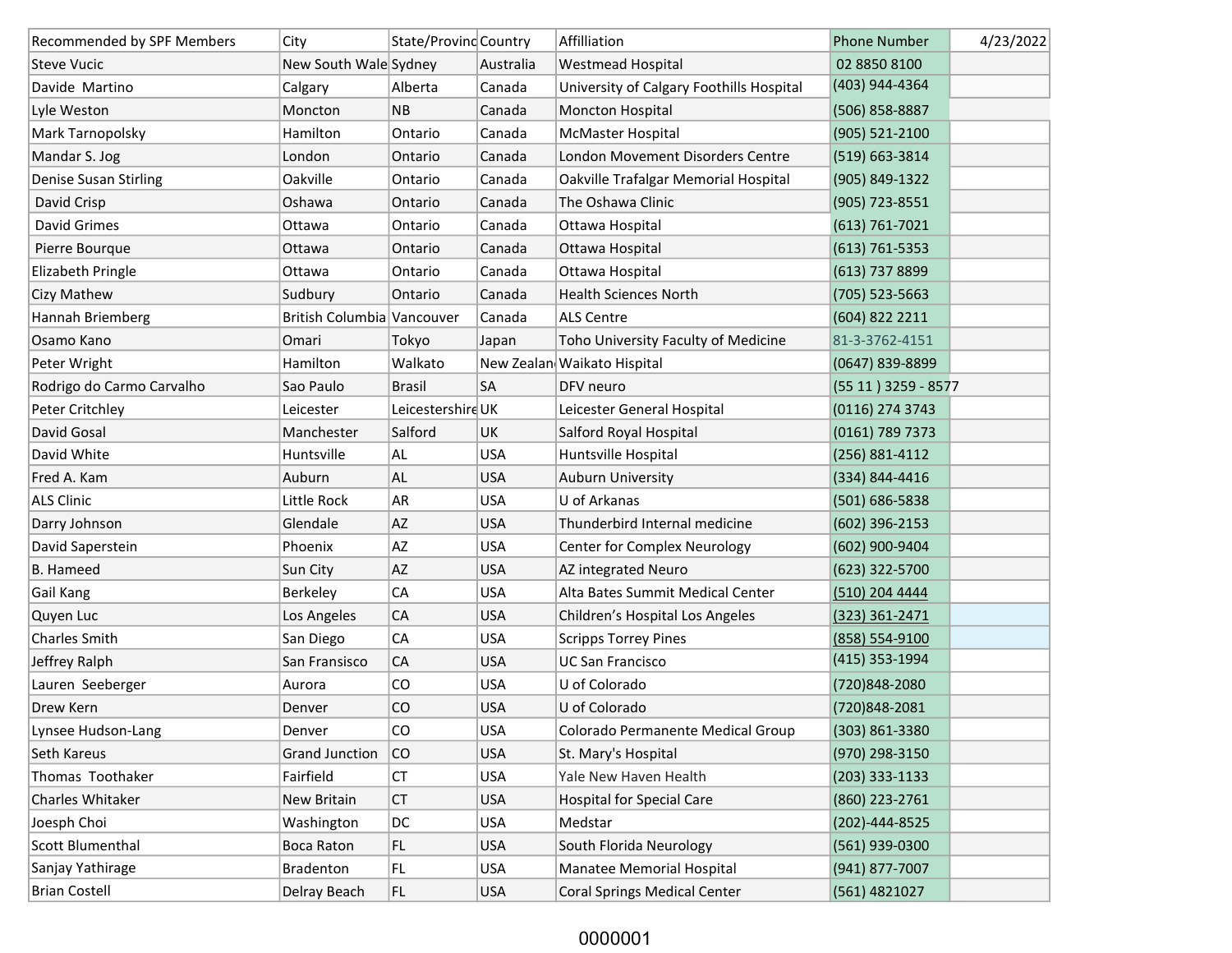| Bjorn Oskarsson                | Jacksonville        | FL.        | <b>USA</b> | Mayo Clinic                                                | (904) 953-0853     |                |
|--------------------------------|---------------------|------------|------------|------------------------------------------------------------|--------------------|----------------|
| Rossitza Chichkova             | Tampa               | FL.        | <b>USA</b> | <b>USF Health</b>                                          | (813) 396-9478     |                |
| Tuan Vu                        | Alanta              | FL.        | <b>USA</b> | ALS Clinic USF Tampa                                       | (813) 3969478      |                |
| Rocio Garcia                   | Alanta              | GA         | <b>USA</b> | <b>Emory University ALS Department</b>                     | (404) 7783443      |                |
| Johnathon Glass                | Alanta              | GA         | <b>USA</b> | <b>Emory University ALS Department</b>                     | (404) 7783444      |                |
| Neil Lava                      | Alanta              | GA         | <b>USA</b> | <b>Emory University ALS Department</b>                     | (404) 7783445      |                |
| William R Boydston             | Atlanta             | GA         | <b>USA</b> | Scottish Rite Hospital                                     | (404) 785-2900     |                |
| John Morgan                    | Augusta             | GA         | <b>USA</b> | Augusta University                                         | 706-721-4581       |                |
| Lynn K Struck                  | Des Moines          | IA         | <b>USA</b> | Methodist Hospital                                         | (515) 241-4200     |                |
| Christopher Nance              | Iowa City           | IA         | <b>USA</b> | University of IA                                           | (304) 598-6127     |                |
| John Kamholtz                  | Iowa City           | IA         | <b>USA</b> | University of IA                                           | $(319)$ 356-2572   | May be retired |
| Jackie Whitesel                | <b>Boise</b>        | ID         | <b>USA</b> | St. Alphonsus Regional Medical Center                      | (208) 302-4200     |                |
| Robert Freidman                | <b>Boise</b>        | ID         | <b>USA</b> | St Luke's Clinic                                           | (208) 884-1333     |                |
| Senda Driss                    | Chicago             | IL         | <b>USA</b> | Northwestern                                               | $(312) 695 - 7950$ |                |
| Teepu Siddique                 | Chicago             | IL         | <b>USA</b> | Northwestern                                               | $(312) 695 - 7950$ |                |
| Octavia Kincaid                | Evanston            | IL         | <b>USA</b> | North Shore Health System                                  | (847) 570-2570     |                |
| Megan Shanks                   | Lincolnshire        | IL.        | <b>USA</b> | North Shore Health System                                  | (847) 570-2570     |                |
| David A. Josephson             | Indianapolis        | ${\sf IN}$ | <b>USA</b> | <b>JWM Neurology</b>                                       | $(317) 806 - 6991$ |                |
| Karen Roos                     | Indianapolis        | IN         | <b>USA</b> | IU Health Physicians Neurology                             | (317) 948-5450     |                |
| James E McKiernan Jr           | Louisville          | KY         | <b>USA</b> | <b>Baptist Health</b>                                      | (502) 895-7265     |                |
| Kevin Callerame                | <b>Baton Rouge</b>  | LA         | <b>USA</b> | Our Lady of the Lake Physician Group Neur (225) 215-2193   |                    |                |
| Elizabeth Mcbee Raynor         | <b>Boston</b>       | MA         | <b>USA</b> | <b>Beth Israel Deaconess</b>                               | $(617)$ 667-7000   |                |
| Nasem Atassi                   | Boston              | MA         | <b>USA</b> | Mass General                                               | $(617)$ 724-3914   |                |
| Sabrina Paganoni               | <b>Boston</b>       | MA         | <b>USA</b> | <b>Mass General</b>                                        | $(617)$ 724-3914   |                |
| David Weinberg                 | <b>Brighton</b>     | MA         | <b>USA</b> | St. Elizabeth's Medical Center                             | $(617)$ 789-2375   |                |
| <b>Matthew Pulikin</b>         | <b>Hyannis</b>      | MA         | <b>USA</b> | Cape Cod Hospital                                          | (774) 470-2460     |                |
| Albert A. Ackil                | Taunton             | MA         | <b>USA</b> | Morton Hospital                                            | (774) 470-2460     |                |
| Liana Rosenthal                | <b>Baltimore</b>    | MD         | <b>USA</b> | John's Hopkins Hospital                                    | (410) 616-2816     |                |
| Nicholas Maragakis             | <b>Baltimore</b>    | MD         | <b>USA</b> | John's Hopkins Hospital                                    | (410) 61499874     |                |
| Ricardo Roda                   | <b>Baltimore</b>    | MD         | <b>USA</b> | John's Hopkins Hospital                                    | (410) 614-9402     |                |
| Nirjal Nikhar                  | Olney               | MD         | <b>USA</b> | Neurology Clinic of Washington                             | (301) 2607600      |                |
| Tamara Schwartz                | Scarborough         | ME         | <b>USA</b> | <b>Maine Medical Partners Neurology</b>                    | (207) 883-1414     |                |
| John Fink                      | Ann Arbor           | MI         | <b>USA</b> | U of Michigan                                              | (734) 936-8173     |                |
| David Green                    | Farmington Hills MI |            | <b>USA</b> | Michigan Institute of Neurological Disorder (248) 553-0010 |                    |                |
| Khalaf Bushara                 | Minneapolis         | MN         | <b>USA</b> | University of Minnesota Ataxia Clinic                      | (612) 273-3000     |                |
| Jeremy Keane Cutsforth-Gregory | Rochester           | MN         | <b>USA</b> | Mayo Clinic                                                | (507) 266-7890     |                |
| William Logan                  | O'Fallon            | MO         | <b>USA</b> | Mercy Clinic Neurology                                     | (314) 227-2020     |                |
| Jennifer Zhai                  | Springfield         | MO         | <b>USA</b> | Mercy Clinic Neurology                                     | (417) 820-2064     |                |

## 0000002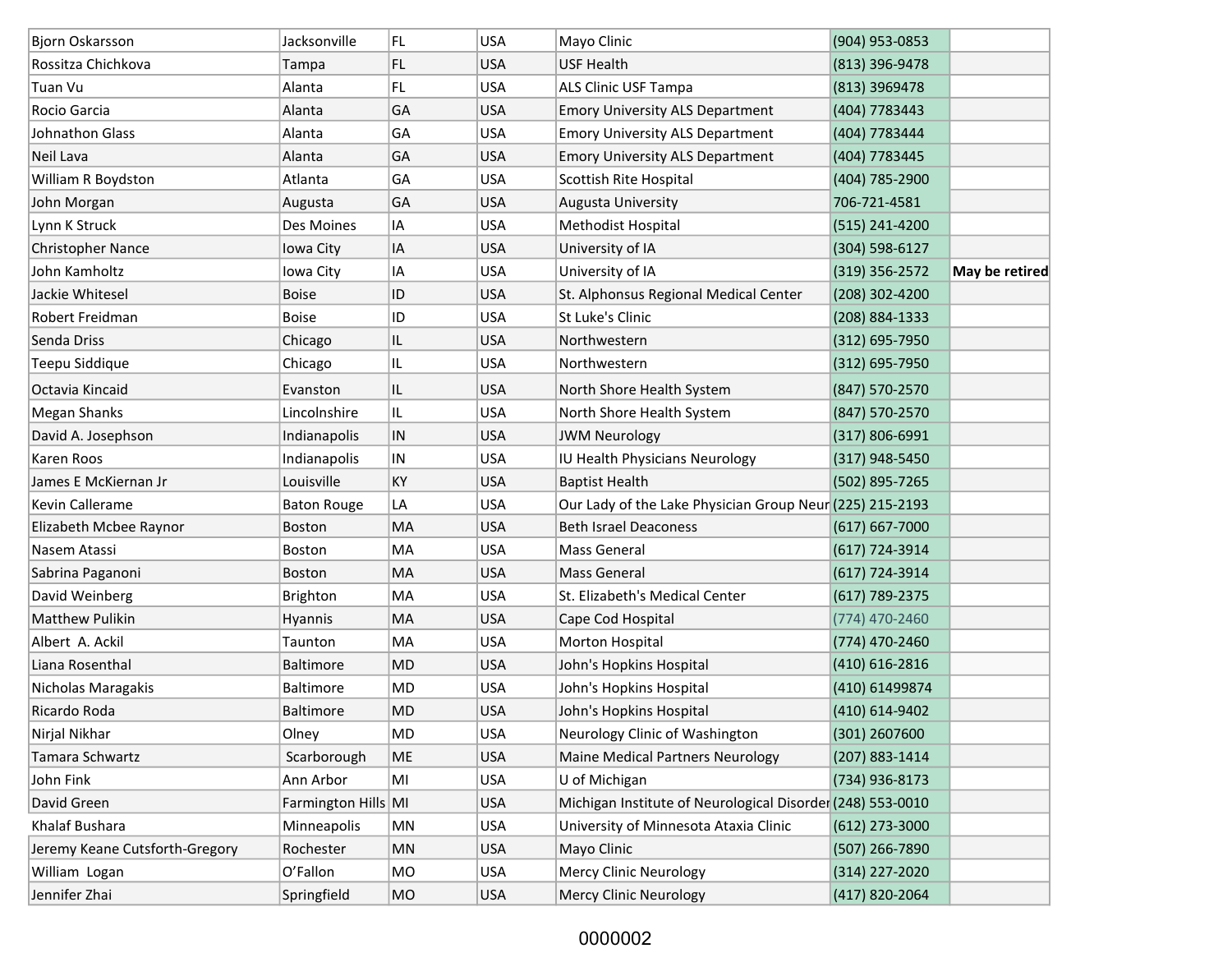| Ghazala Hayat                              | St Louis          | <b>MO</b> | <b>USA</b> | Saint Louis University Hospital                          | (314) 977-6082     |  |
|--------------------------------------------|-------------------|-----------|------------|----------------------------------------------------------|--------------------|--|
| Vettaikorumakankav "Veda" Vedanara Madison |                   | <b>MS</b> | <b>USA</b> | The Mississippi Center for Advanced Medic (601) 499-0935 |                    |  |
| <b>Richard Bedlack</b>                     | Durham            | NC        | <b>USA</b> | Duke Neurological Disorders Clinic                       | (919) 6687600      |  |
| Alyson Hommel                              | Wilmington        | <b>NC</b> | <b>USA</b> | <b>NHRMC Physicans</b>                                   | (910) 662-7500     |  |
| Stephen L. Lee                             | Lebanon           | <b>NH</b> | <b>USA</b> | Dartmouth Hitchcock Memorial Hospitable (603) 650-5104   |                    |  |
| Keith McAvoy                               | Manchester        | <b>NH</b> | <b>USA</b> | Notre Dame Pavilion at Catholic Medical C((603) 695-2940 |                    |  |
| Steven Bloomfield                          | Edison            | NJ        | <b>USA</b> | JFK Neuroscience Institute                               | (732) 321-7010     |  |
| Michael P Silverstein                      | Hackensack        | NJ        | <b>USA</b> | Hackensack University Medical Center                     | $(201)$ 488-1515   |  |
| Nizar Souayah                              | Newark            | NJ        | <b>USA</b> | Rutgers New Jersey Medical School                        | (973) 972-2550     |  |
| <b>Eugene Lesser</b>                       | Albuquerque       | <b>NM</b> | <b>USA</b> | University of New Mexico                                 | (505) 272-3342     |  |
| <b>Tomas Holmlund</b>                      | Amherst           | <b>NY</b> | <b>USA</b> | <b>Hackensack University Medical Center</b>              | $(716)$ 250-2000   |  |
| Nicholas J. Silvestri                      | <b>Buffalo</b>    | <b>NY</b> | <b>USA</b> | <b>Buffalo General Medical Center</b>                    | (716) 859-5600     |  |
| Itzhack Haimovic                           | <b>Great Neck</b> | <b>NY</b> | <b>USA</b> | Neurological Specialties of Long Island                  | (516) 487-4464     |  |
| Roger W. Kula                              | Lake Success      | <b>NY</b> | <b>USA</b> | Chiari Neurosurgical Center                              | (516) 442-2250     |  |
| Mark Gudesblatt                            | Long Island       | <b>NY</b> | <b>USA</b> | South Shore Neurologic Associates                        | (631) 666-3939     |  |
| Naomi Lubarr                               | Manhatten         | <b>NY</b> | <b>USA</b> | <b>Mount Sinai</b>                                       | (212) 844-8888     |  |
| Louis Weimer                               | New York          | <b>NY</b> | <b>USA</b> | Columbia University Medical Center                       | $(212)$ 305-1516   |  |
| <b>Matthew Harms</b>                       | New York          | <b>NY</b> | <b>USA</b> | Columbia Presbyterian                                    | (212) 3056876      |  |
| Hiroshi Mitsumoto                          | New York          | <b>NY</b> | <b>USA</b> | Columbia University Medical Center                       | (212) 305-1319     |  |
| Myassar Zarif                              | Patchogue         | <b>NY</b> | <b>USA</b> | Southshore Neurologic Associates                         | $(631)$ 758-1910   |  |
| David Herrmann                             | Rochester         | <b>NY</b> | <b>USA</b> | <b>Strong memorial Hospital</b>                          | (585) 341-7500     |  |
| Megan H. Hyland                            | Rochester         | <b>NY</b> | <b>USA</b> | University of Rochester Medical Center                   | (585) 275-7854     |  |
| Dragos Mihaila                             | Syracuse          | <b>NY</b> | <b>USA</b> | Upstate Hospital                                         | $(315)$ 464-4243   |  |
| Robert Sherman                             | Tarrytown         | <b>NY</b> | <b>USA</b> | Phelps Memorial Hospital CenterT                         | $(212)$ 235-1531   |  |
| Yasushi Kisanuki                           | Columbus          | OH        | <b>USA</b> | Ohio State Wexner Medical Center                         | (614) 293-8714     |  |
| Adam Quick                                 | Columbus          | OH        | <b>USA</b> | <b>Center for Neuromuscular Disorders</b>                | $(614)$ 293-6111   |  |
| Kevin Klos                                 | Tulsa             | OK        | <b>USA</b> | Movement Disorder Clinic                                 | (918) 392-4530     |  |
| Kimberly Goslin                            | Portland          | <b>OR</b> | <b>USA</b> | Providence                                               | (503) 215-8025     |  |
| Michael Balm                               | Springfield       | OR        | <b>USA</b> | Oregon Neurology                                         | (541) 868-9430     |  |
| Hristelina Ilieva                          | Philadelphia      | PA        | <b>USA</b> | Jefferson Weinberg ALS Center                            | (215) 955-8880     |  |
| Leo F McCluskey                            | Philadelphia      | PA        | <b>USA</b> | Penn Medicine                                            | (215) 829-5464     |  |
| Pedro Gonzalez                             | Philadelphia      | PA        | <b>USA</b> | U of Pennsylvania Hospital                               | $(215)$ 829-6500   |  |
| Rizwan Smeer Akhtar                        | Philadelphia      | PA        | <b>USA</b> | U of Pennsylvania Hospital                               | $(215)$ 829-6500   |  |
| Terry Heiman-Patterson                     | Philadelphia      | PA        | <b>USA</b> | Temple, Neurology                                        | (800) 836-7536     |  |
| Colin Quinn                                | Spruce            | PA        | <b>USA</b> | University of PA                                         | $(215) 662 - 3606$ |  |
| Mark LeDoux                                | Cordova           | TN        | <b>USA</b> | <b>Wesley Neurology Clinic</b>                           | (901) 725-8920,    |  |
| Shan-Ren Zhou                              | Hermitage         | TN        | <b>USA</b> | <b>TriStar Summit</b>                                    | $(615)$ 391-8160   |  |
| Christopher Mitchell                       | Jackson           | TN        | <b>USA</b> | Neuroscience Clinic                                      | (731) 541-9490     |  |

## 0000003